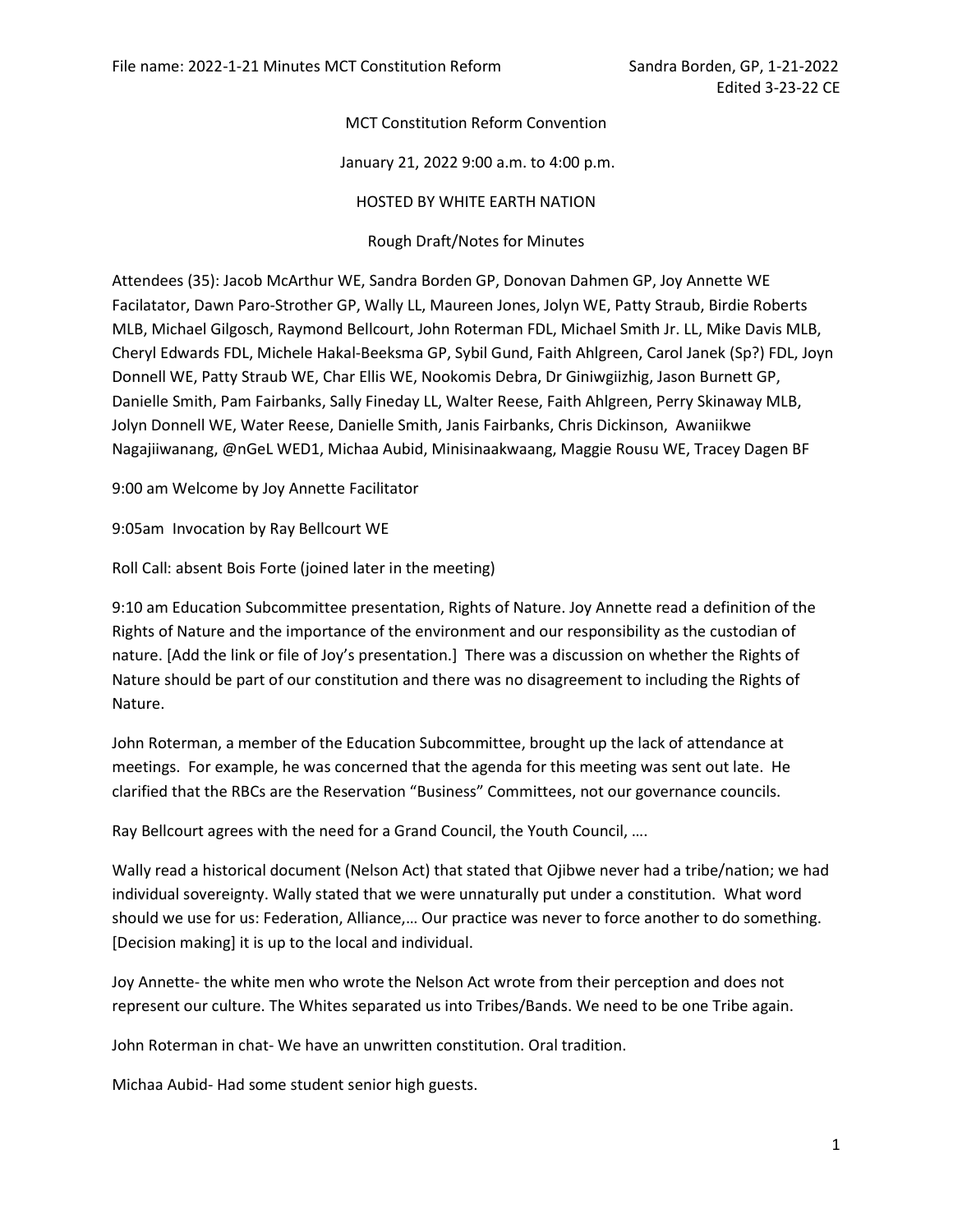Dr. Henry Giniwgiizhig- Rights of Nature are very important, because they are what separates us from the Whites, Europeans. We have a spiritual relation with nature and that relationship should be in our Constitution(s).

Birdie Roberts- made an explanation of how difficult it was to do the facilitation for meeting (e.g., volunteers whose work have to be accommodated).

Joy- Where in the Constitution should be "Rights of Nature"? and what should be said about it.

John Roterman – There are some precedence that we can use. For example, a tribe that is fighting for and has a court case for the rights of salmon. Perhaps we could concentrate on suing those who are damaging nature. We should begin with our Creation Story.

Drafting Committee: Marcie McIntire, Patti Straub, Marcie McIntire, Giniwgiizhig, John Roterman, Michaa Aubid, Wally S., Raymond, Frank Reese LL, Al Olson, Michele Palomaki, Jean Skinaway-Lawrence SLB, Mattie Decarlo or Millie Holmes for Bois Forte. The Drafting committee accepts ideas and drafts the words for the Constitution. January 24th 6 pm is the next Drafting committee via Zoom. Cheryl Edwards will send out the Zoom info. We need a Bois Fort member.

Joy: Our task is to write a constitution for the entire Tribe/Anishinaabe Nation. Do we want a Colonial approach or a native approach?

Cheryl: We are waiting on White Earth's vote on whether non delegates may be on committees.

Joy asked Cheryl to send the words for the vote.

Note Janis Fairbanks FDL in the chat wrote: Giniwgiizhig, that's the truth! I was also a delegate and stepped away a couple years ago. Now as a non-delegate, I am being prevented from joining committees. I hold a doctorate in Native American history, language and literature in the Great Lakes Ojibwe. I think willing community members should be allowed to serve on committees. Miigwech!

Two possible ways to describe us:

Aanishinaabe Inokwonagewin(Inaakonigewin) discussion or plan

maamawiino-mazina'igan (come together on paper)

Birdie- believes the MCT is an organization.

Sally- LL believes the MCT is an organization.

Maggie Rousu WE- as a new member, how far are we in this process? There are still conflicting views.

Giniwgiizhig WE- we should be concerned with the problems with the current Constitution. The main problem is that the Constitution is top down and allows absolute power. We lose power if we disband. We have always had a Grand Council. What is the problem, what is better? Do we want to be unified or not? Let's not worry about semantics. Stick to the task at hand.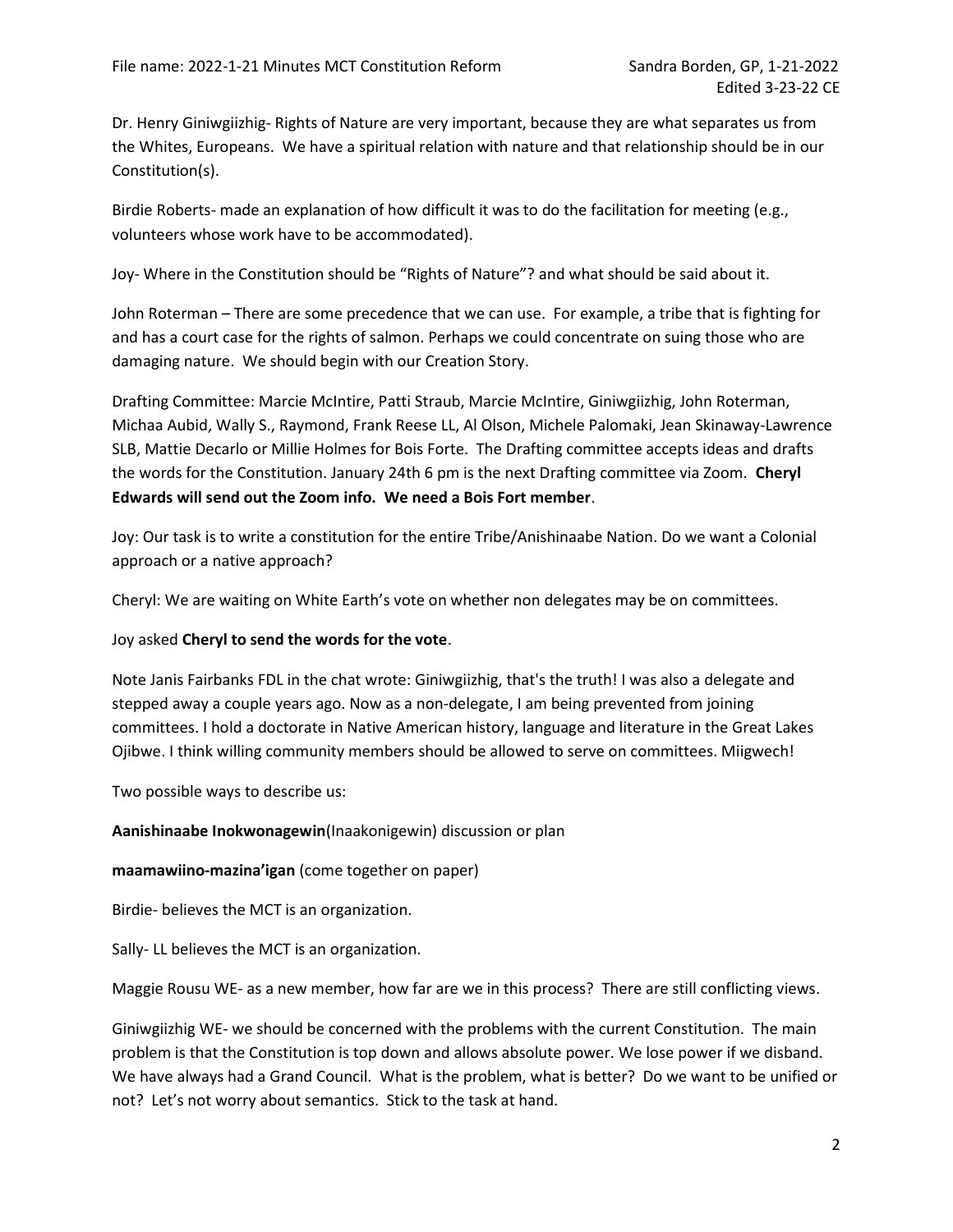Raymond- What is wrong with the Constitution? It was created by the Federal government and the RBC are 5 members who work behind close doors and are not representative government. The power must be taken back from the RBCs and the TEC.

Birdie- ML has a game plan and will roll it out in March/April to their community.

Giniwgiizhig WE- Where are the documents; eg, Nelson Act, minutes? Can we centralize the information? He quoted John Morrin Grand Portage , "the power is in the people."

Cheryl: All the documents are on www.fdl.constitution.org

Joy: White Earth is working on a web page.

Ray- A good leader is one who is not standing in front of people, but who is standing behind his people.

Patty Staub- White Earth has a model constitution (1998). Maybe the Drafting committee could look at.

Joy- We also need to look at the 7 Grandfather teachings.

10:30 am Break

10:45 am Reconvened

Sandra Borden introduced Dawn Paro-Strother, a new delegate from Grand Portage.

Giniwgiizhig WE- told an Indian Time story. The punch line was that Indian Time was to get there early.

Tammey Skinaway- She wants "Lateral Violence" to be on next month's agenda. She is also looking for funding. Perhaps it could wait until April and allow us to gather information.

Michele Hakala-Beeksma GP- spoke on the number of delegates per band. Grand Portage is actively recruiting. She is concerned about any restriction on the band by a rule that there needs to be 10 delegates.

Joy- Looking at minutes from 2018 of a meeting at Fond du Lac where it was decided that we should have 10 delegates per band.

Giniwgiizhig- If you don't have 10 delegates, it is no one's business.

Cheryl- The minutes states a "maximum number of 10", not a "minimum number". A number was needed for a BIA grant which was never done.

Sally- We are volunteers and it does not matter how many delegates.

Birdie- MLB has been able to get 10 members and have no recommendations.

Michele in chat- The discussion at that meeting included a suggestion to have the number of delegates be per capita.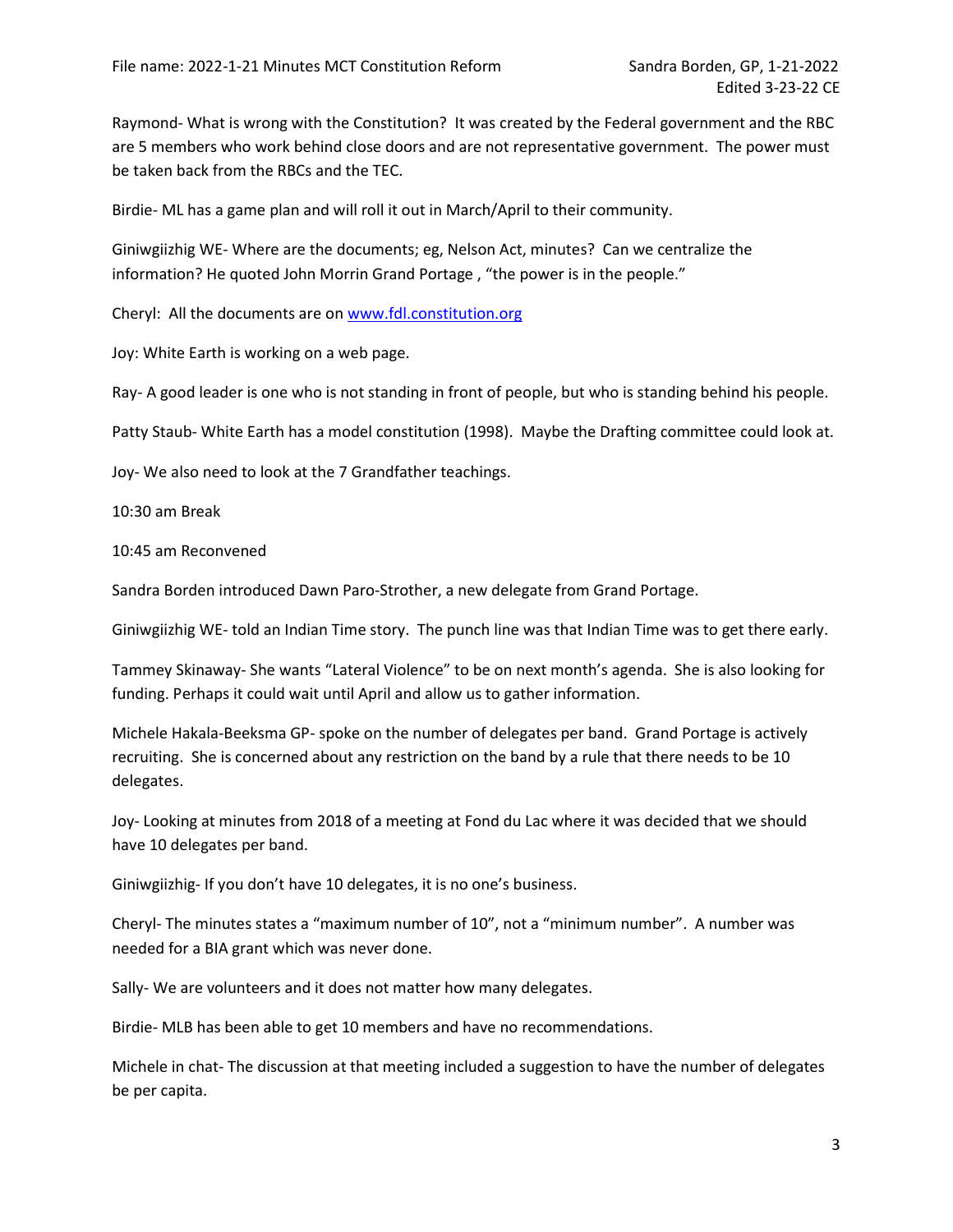Char- WE does not allow descendants be participants. We have enough volunteers that we don't need descendents (to meet our 10 delegates).

Jason Burnett Grand Portage- We only have 7 or 8 delegates and have a hard time putting people on committees. We started off only allowing delegates who live on the reservation. We only have about 400 band members who live on the reservation; therefore we opened up the delegation to members who live off reservation.

Joy- When there are few delegates, it is a burden to have the delegates attend all the meetings.

Jason- It is especially hard for working members.

Jolyn Donnell- it was a solid 10 people from each of the 6 reservations.

Tammy Skinaway in chat: https://www.haudenosauneeconfederacy.com/who-we-are/

Jason- Have we agreed on the format of the Constitution, for example, keep the same articles or start with a blank sheet? What are the most important items? In Grand Portage we are concern with two items: membership and government structure. He suggested taking one item and pushing it through.

Joy: There has been no agreement. I would like us to take an item and push it through.

Raymond Bellcourt- nothing gets done under the Constitution and we need to take back the power.

Wally Storbakken in chat: How about we make a new document and call it "A Declaration of Alliance of Anishinabe in Minnesota" and declare that the Alliance is an organization created through the IRA? (Meant to explain that the MCT was created by the IRA).

Raymond- we should not tie ourself to the IRA or any government

Birdie- We have the ability to establish via a treaty amongst ourselves to establish an alliance.

Joy – we should start with why we are doing this and define who we are including the Rights of Nature.

Jason- we got input from 6 bands on the Preamble. Marcie McIntire championed it and worked on the it. Jason has researched Native American constitution; they varied from 12 pages to over 100 pages.

Joy - We are sovereign but we are together.

Cheryl- We had set the Preamble aside until the document is written.

Ray: What did our ancestors call ourselves. I am sure that they did not call themselves government.

Sally- we use to call ourselves the Three Fires (alliance of three tribes).

Michaa in chat- "Dibeninendizowin

Sovereignty one way to say or think it from nib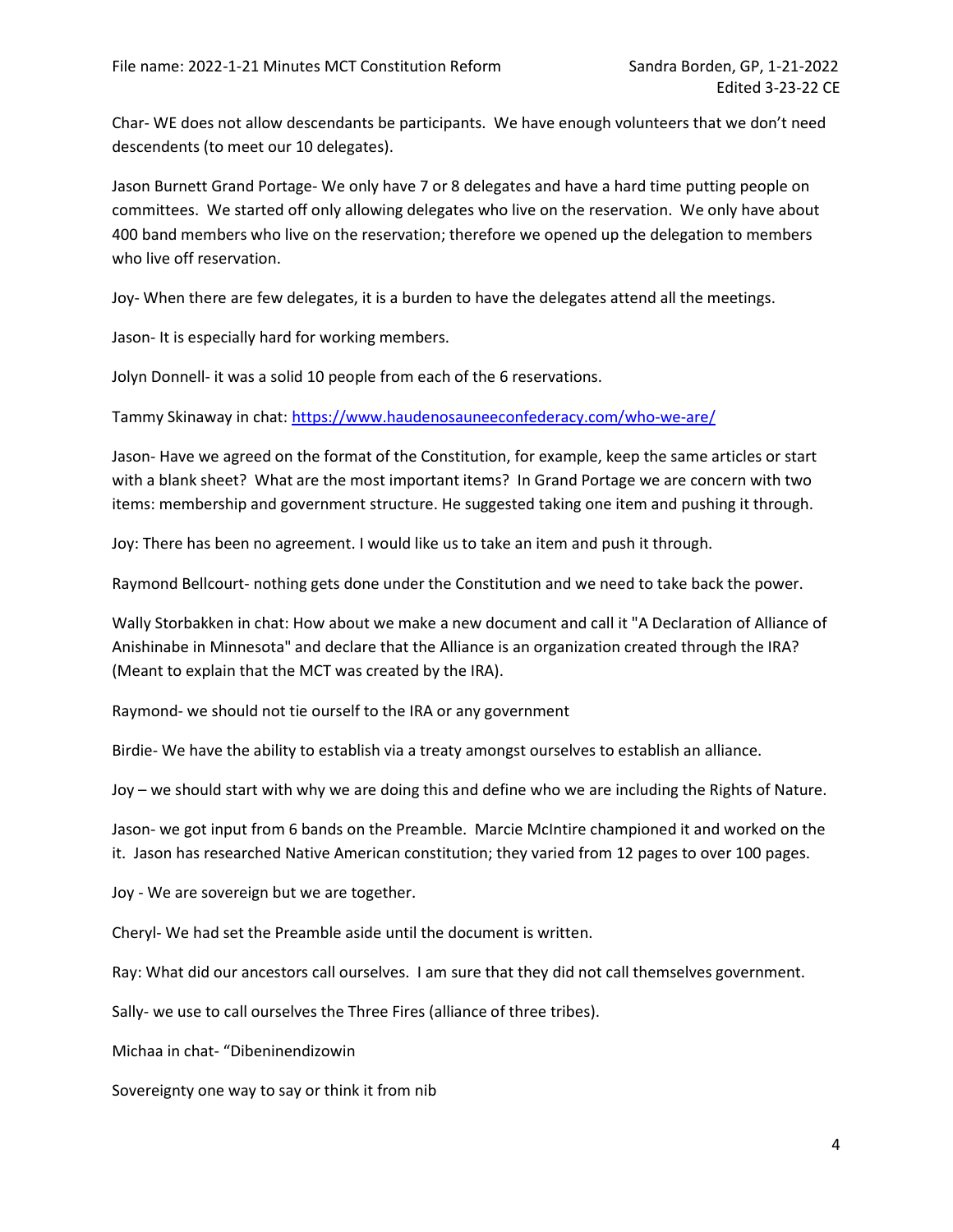In your thoughts you own yourself

Or your own free thinking"

Joy- We have a blank slate, the drafting committee will work on the preamble.

Michael Smith Jr LL in chat- I resign from the Education Committee.

Jolen Jones in chat- EMAIL- jjones@NACDI.org. PHONE 612-979-3459 She has a data base that can help with communications.

#### 12:15 noon Lunch

1:15 pm Committee Reports

 TEC Committee – Referendum, Vote by tribe: There is a TEC meeting next Friday and we need to discuss our unified voice. Where are we at? We had recommended some wording. Cheryl in chat: "Therefore be it resolved, that MCT TEC does hereby authorize a referendum to be conducted on the following question:

Should Article II of the Revised Constitution and Bylaws of the Minnesota Chippewa Tribe be amended through a Secretarial Election to remove the current membership requirements, including the one quarter blood degree requirement, and replace such membership requirements with authorization to the individual Bands to establish Band specific membership requirements through Resolution or Ordinance.

Delegate Recommendations:

Question 1 Should the Secretarial Election requirement be removed from the current MCT Constitution?

Question 2 Remove Blood quantum requirement from our current MCT Constitution membership requirements.

Question 3 Authorize the six-member reservations of the Minnesota Chippewa Tribe to discuss and determine membership and by a vote of the eligible citizens to make their own membership requirements.

Authorize the six-member reservations of the MCT to make their own membership"

Cheryl – We can use the Referendum to start the Education process and let people know that there is a vote coming up.

Char Ellis- Why can't we wait? We still need to reach 17,000 people.

Sally- Why does White Earth not want to go out with the Referendum? It already has been 3 years. Leech Lake wants the Referendum. Let's meet before the TEC meeting, next Thursday night. We will do a Zoom call.

• Finance Committee – Sally, We haven't met.